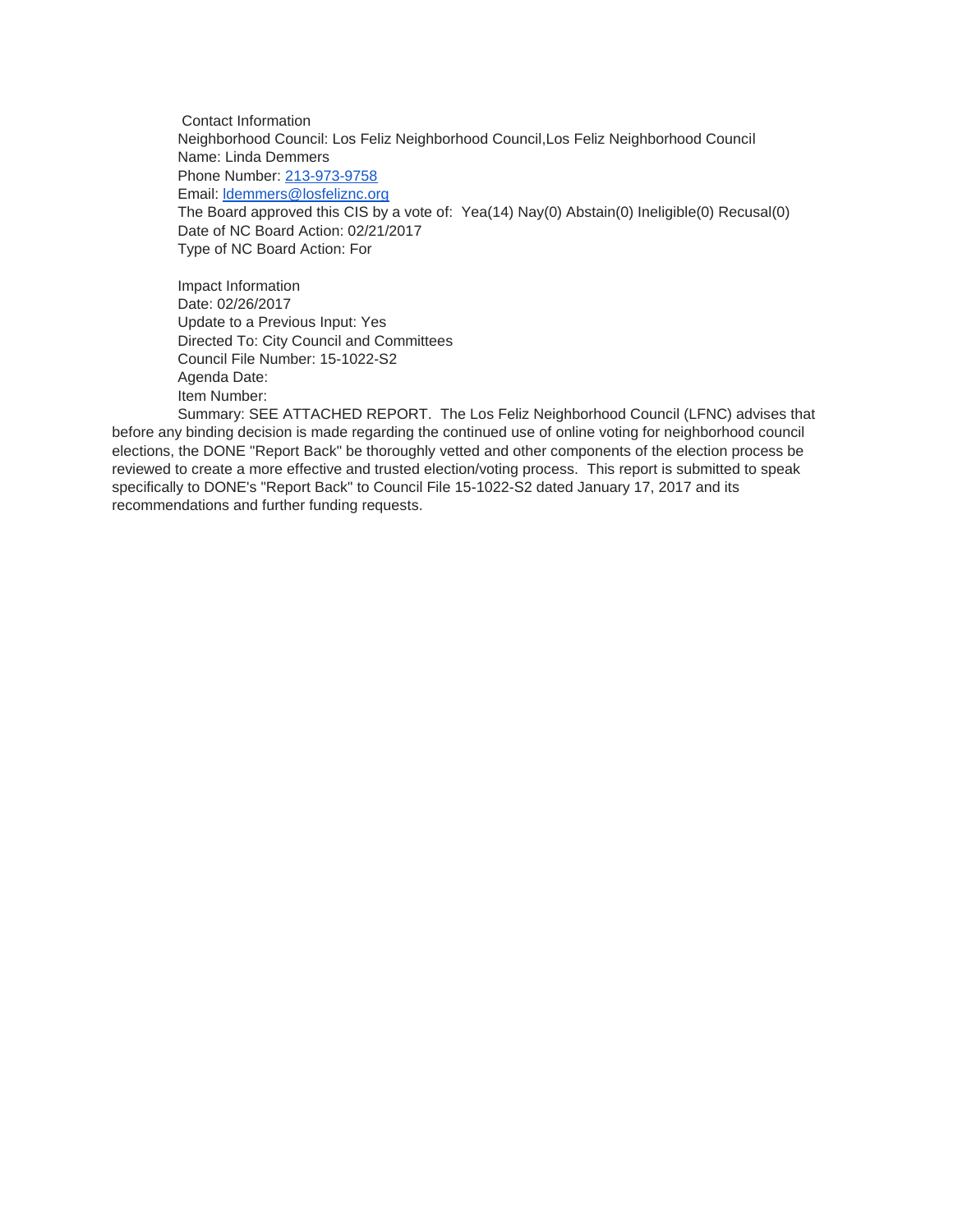## **BACKGROUND:**

In 2006, a Neighborhood Council Review Commission (NCRC) was assembled at the behest of The Los Angeles City Council to review the progress its neighborhood council system had made since its inception.

In September 2007, the NCRC's final report made a key recommendation: "**The City Clerk shall organize and run neighborhood council elections**," as the Clerk had the most expertise in facilitating elections, and it should "guide all aspects of the election process, including "candidate forums and debates, and community outreach up until election day."

In 2008 and 2010, the City Clerk coordinated and conducted neighborhood council biennial elections. Leading into the 2012 election cycle, it was discovered the City's approved fiscal year budget did not make any line-item funding allocations for conducting neighborhood council (NC) elections; "There is no money for elections this year."

After many surveys, discussions and debates of varying approaches that could address the "NC election crisis," including canceling the elections entirely, a large number of NC's were insistent elections be held. At this time, The Department of Neighborhood Empowerment (DONE) floated a plan for how they could facilitate the elections on a reduced budget. A proposal ultimately approved by City Council.

DONE has since overseen NC elections in 2012, 2014 and most recently, 2016, with the assistance of the City Clerk in varying capacities, essentially setting aside the NCRC's recommendation.

In 2013 Councilmember, Jose Huizar, promulgated legislative policy changes to "combat abuse of the Neighborhood Council (NC) electoral process" by amending the city-wide Stakeholder Definition requiring stakeholders to have "substantial and ongoing participation within the neighborhood council's boundaries" to thwart 'Starbucks Stakeholders' who qualified to vote by simply presenting a Starbucks' receipt (or one from any other type of recognized establishment).

In 2016, after introducing a "pilot" online voting system, DONE was instructed by City Council to suspend any further implementation of NC online voting and produce a report detailing the pilot's results, and the "experience of online voting for candidates, voters, staff and other stakeholders, and on the actions that DONE intends to take to improve the implementation process, outreach, training, data security, and other processes."

### **INTENT:**

This document is submitted to speak specifically to DONE's "Report Back" to Council File 15-1022-S2, dated January 17, 2017, and its recommendations and further funding requests.

### **COMMENT:**

1. DONE's report does not adequately explain the nuances between neighborhood councils that validate voters by 'documentation' and those that validate by 'self-affirmation' where the latter is basically an honor system entrusting voters to abide by the rules on their own volition. Presenting oneself to a poll registration worker as a bona fide neighborhood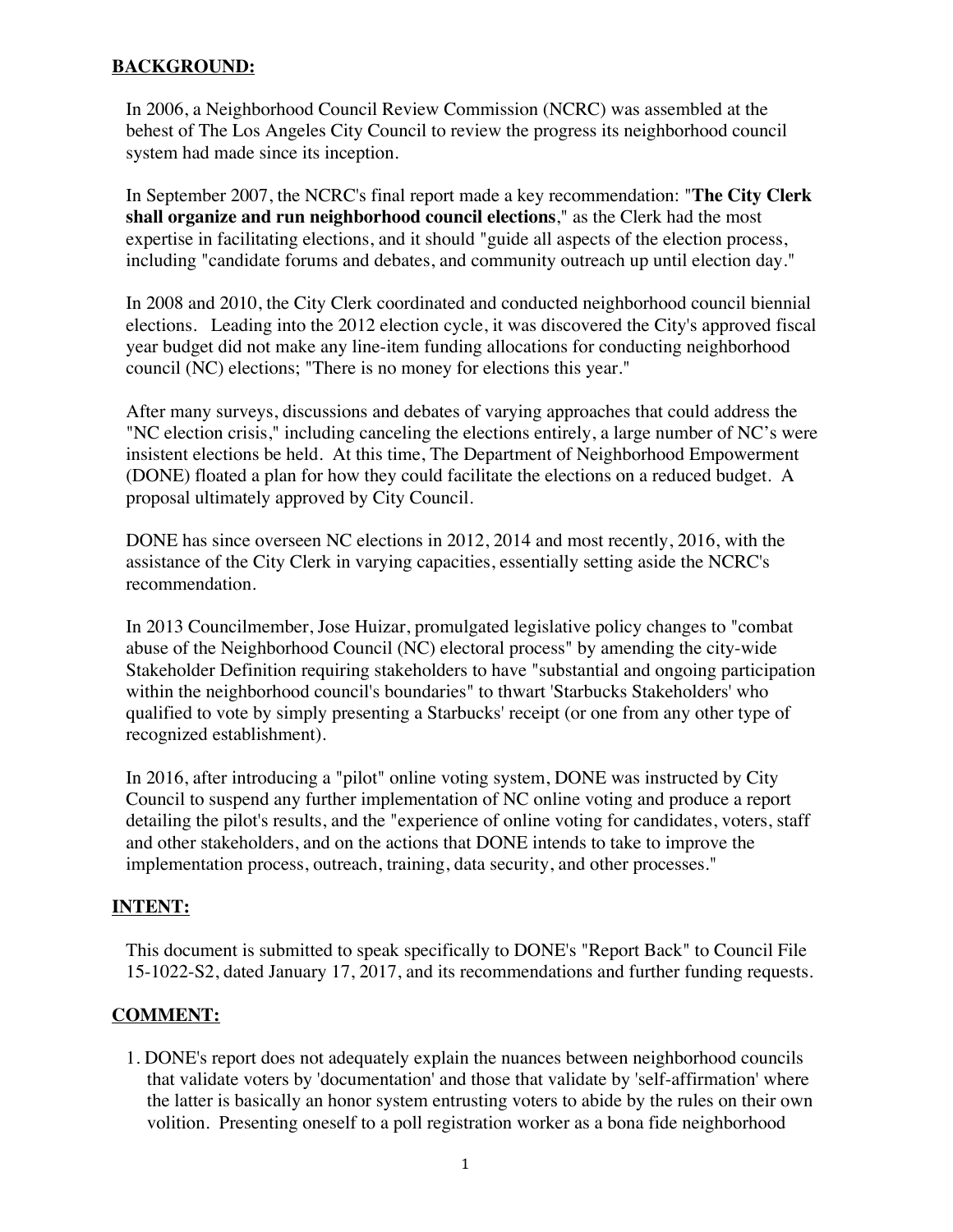stakeholder is a different experience than clicking a box on an electronic device with near complete anonymity. Online voting for self-affirmation councils can be rife for abuse and voter fraud. The City Clerk specifically recognized this in its 2010 post-election "after-action" report.

- 2. DONE's report recommends requiring the use of photo identification ('Photo IDs') as a catchall for ensuring online voters are legitimate stakeholders. However, possessing a photo ID does not ensure any voter is truly a stakeholder in any given neighborhood by virtue of the stakeholder definition itself, specifically 'Community Interest Stakeholders'.
- 3. DONE's report makes no mention of how it would verify or spot-check ID credentials in online voting submissions. Various software applications, e.g., Adobe Photoshop allow for easy manipulation of address or other information not discernible to the naked eye, whether it's on a utility bill, real estate tax record or photo ID. It appears that in 2016, electronically uploaded voter validation graphics (including smart-phone photos) were accepted at face value.

The process at a polling place is a bit different, as it requires a face-to-face human interaction, and an actual document as opposed to a virtual one.

- 4. DONE's report cites both voter counts and vote counts, but are not specifically qualified. One voter can cast numerous votes, and this is not delineated. It is unclear whether online votes cast at polling places were folded into the overall or neighborhood-specific numbers.
- 5. DONE's report concedes the results of online voting in 2016 were underwhelming given touted assumptions that instituting an online voting system would substantially increase voter participation.
- 6. DONE's report data shows conclusively, that on the whole, councils participating in online voting saw overall decreases of nearly 20% in voter turnout from their previous election cycles. This after the Department introduced 'pop-up polls' used in addition to the polling place to bolster online voting. The initial intent of online voting was to make it convenient for stakeholders to vote "from home." These pop-up polls were only provided to councils participating in the online voting pilot, and specifically denied to councils who did not participate.
- 7. DONE's report data shows the majority of councils who used online voting in 2016 and experienced voter turnout increases from their previous election cycles, came from councils validating voters by self-affirmation. Councils requiring 'documentation' saw much larger drop off in voter participation than the aggregated whole.

### **SUMMARY:**

In recent months, focus on voter, ballot and polling place integrity is at the forefront of our national conversation. Regardless of the level a public election is conducted at, faith in the integrity of the process must be unassailable.

DONE's posture in their conduct of NC elections seems to be almost entirely motivated by delivering higher metrics that equate voter turnout with election success. In the pilot test,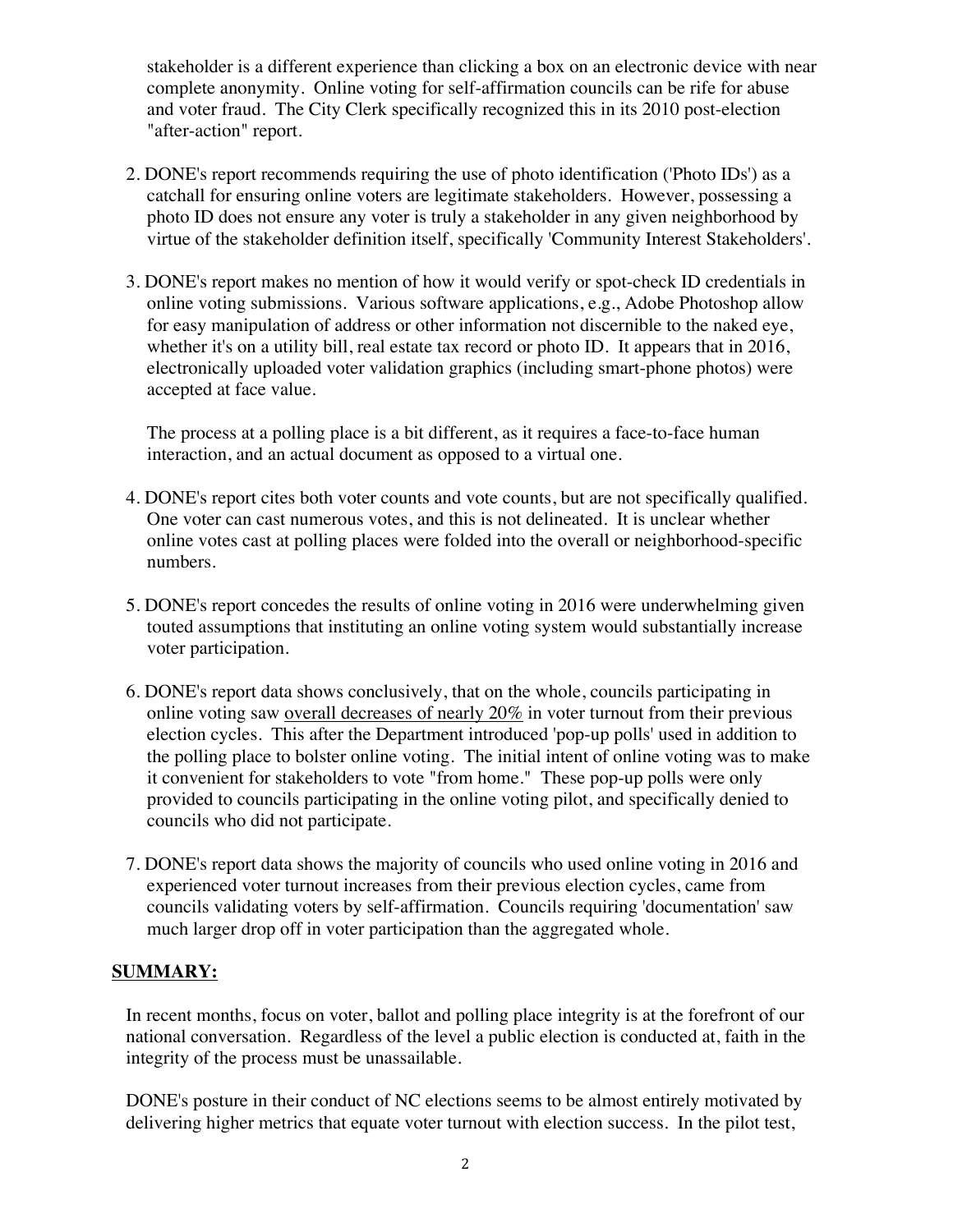the introduction of pop-up polls after the initial regional turnout numbers were less than promising, appeared to be an effort to drive online voter participation metrics up, rather than accurately test whether online voting is as effective as envisioned. What seems entirely missed by this approach is that in a unique system where the standard definition of stakeholder is somewhat vague and open to interpretation, quantity does not necessitate quality.

In 2014, voters in Silver Lake's NC election were given ballots after presenting printed "credentials" generated by a privately created, issue-driven web site that qualified them as stakeholders. These credentials took less time to generate than it would to enter a Starbucks, stand on line and buy a latte. Yet, these were readily accepted as bona fide indicators of "substantial and ongoing participation" in the neighborhood. It's questionable whether whoever oversaw that polling place understood the spirit of the 2013 legislation to combat abuse of the NC electoral process, or was motivated by DONE's institutional belief that when it comes to voter turnouts, bigger is better.

DONE's report summarily communicates that although online voting failed to meet expectations in 2016, that with a funding increase, they're confident they can make a success of it. Further, they cite the formation via sub-division of two new councils (Hermon and Skid Row) as the foundation of an impending deadline to do so. If ninety plus neighborhood councils have been formed and hundreds of NC elections conducted without online voting mechanisms, why is this being put forward as an imperative?

DONE also recommends limiting the number of ballot types to three (3) would simplify the election process. This sounds logical, yet it does not speak to the complex representation structures neighborhood councils created to fit their specific constituent models. While convenient for DONE's election management process, it would require many NCs to potentially reconstitute the basic tenets of how they are organized by rewriting their bylaws to accommodate such a stricture, ostensibly suggested to make online voting-- a yet unproven process-- easier to facilitate.

# **RECOMMENDATIONS:**

- 1. Regardless of what the ultimate decision is regarding the future use of online voting for Los Angeles neighborhood council elections, the decision of whether a council opts into using online voting should be made by each council and not have it mandated upon them.
- 2. Further, DONE can recommend an annual budget percentage it believes should be spent on election outreach, but DONE should not be granted the authority to place any mandatory minimum expenditure upon neighborhood councils.
- 3. Los Angeles' City Council, Mayor, Board of Neighborhood Commissioners, et al., should not only concern themselves with the efficacy of online voting in NC elections, but also broaden the discussion to how the entire NC election process is facilitated, and whether simpler, less expensive, viable alternatives exist?

### **PERSPECTIVE:**

When the Los Feliz Neighborhood Council (LFNC) debated whether or not to participate in the NC online voting pilot, the prevailing sentiment was the proposed mechanism was yet